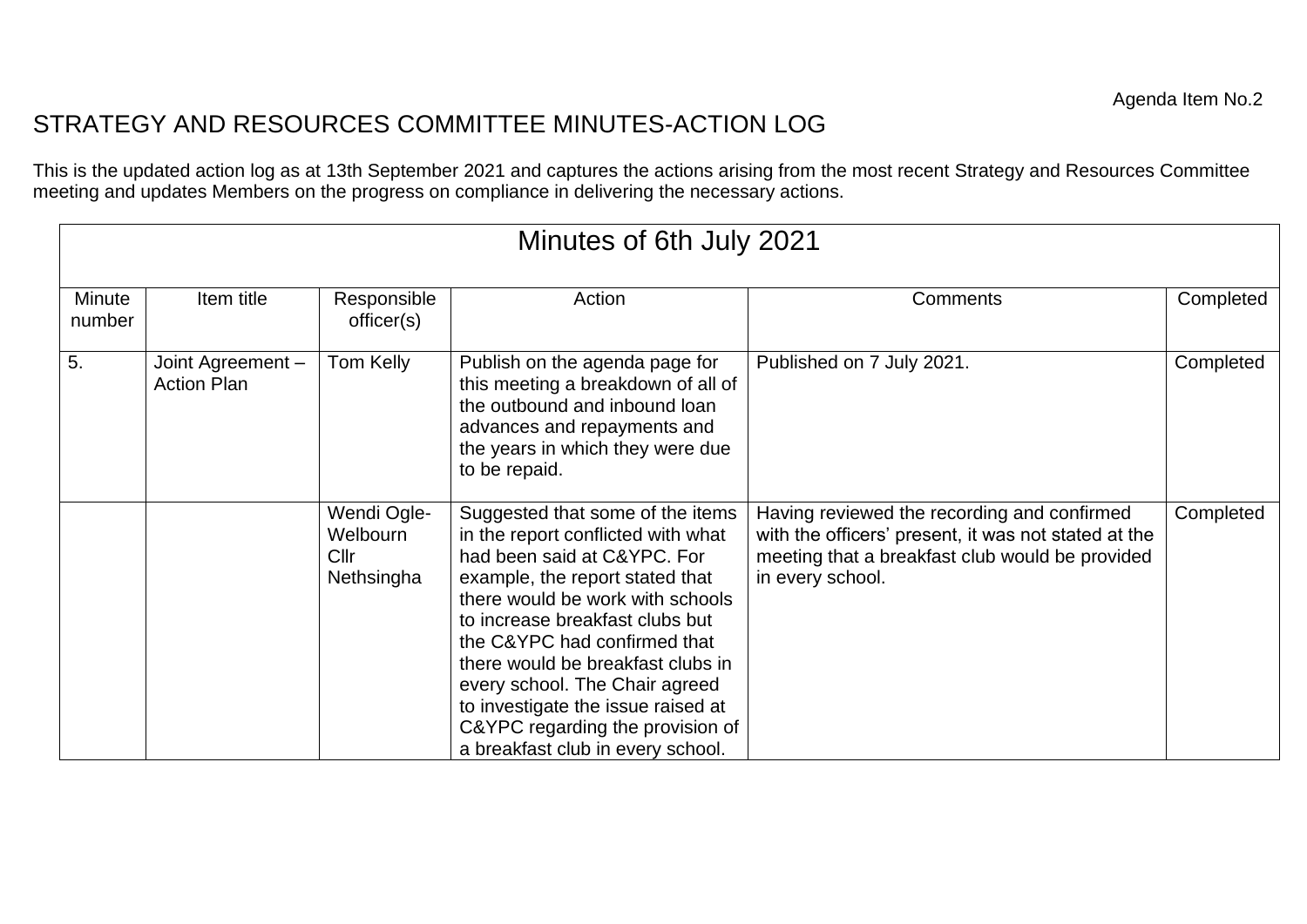| Minute<br>number | Item title                                                                                       | Responsible<br>officer(s)     | Action                                                                                                                                                                                                   | Comments                                                                                                                                                                                                                                                                                                                                                                                                                                                                             | Completed            |
|------------------|--------------------------------------------------------------------------------------------------|-------------------------------|----------------------------------------------------------------------------------------------------------------------------------------------------------------------------------------------------------|--------------------------------------------------------------------------------------------------------------------------------------------------------------------------------------------------------------------------------------------------------------------------------------------------------------------------------------------------------------------------------------------------------------------------------------------------------------------------------------|----------------------|
| 6(b)             | <b>Integrated Finance</b><br><b>Monitoring Report</b><br>for the period<br>ending 31 May<br>2021 | <b>Steve Cox</b><br>Jon Lewis | Requested updates on the<br>progress of Wisbech Access and<br>the Secondary School.                                                                                                                      | Wisbech Access Projects: Following escalating<br>cost forecasts well in excess of the original<br>budget of £10.5M the project was paused while<br>options and BCRs were revisited. On the 25<br>August 2021 the CPCA Board released a further<br>£1.88M of funding totalling £3.97M, to allow<br>completion of all design, approval and land<br>acquisition for all three schemes, to deliver<br>shovel ready projects by end December 2021.<br>Update on Secondary School awaited. | Completed<br>Ongoing |
|                  |                                                                                                  |                               |                                                                                                                                                                                                          |                                                                                                                                                                                                                                                                                                                                                                                                                                                                                      |                      |
|                  |                                                                                                  | Tom Kelly                     | CFO to investigate all items<br>expected to be funded by the CA.                                                                                                                                         | Funding items expected from the Combined<br>Authority have been checked and exceptions<br>are reported through to Committee.<br>The Integrated Finance Monitoring Report at the<br>September meeting includes note of funding<br>confirmed for local transport capital in July                                                                                                                                                                                                       | Ongoing              |
| 7.               | <b>Future of the Shire</b><br>Hall Campus,<br>Cambridge                                          | Tom Kelly                     | It was noted that this project had<br>been assessed against the 5%<br>cash flow; the CFO offered to<br>share the sensitivity analysis<br>which sat behind this approach.                                 | A note of the sensitivities compared for the<br>discount rate used in the net present value<br>calculation is included at section 8.9 of the<br>Integrated Finance Monitoring Report (item 6)<br>for today's meeting                                                                                                                                                                                                                                                                 | Ongoing              |
| 11.              | Strategy and<br><b>Resources</b><br>Committee<br>Agenda Plan and<br><b>Training Plan</b>         | Amanda<br>Askham              | The Director BID added that<br>items had been picked up from<br>various induction meetings, and<br>Chair and Vice Chair meetings,<br>so this information in relation to<br>the Committee's training plan | List of items circulated on 9 September 2021.                                                                                                                                                                                                                                                                                                                                                                                                                                        | Completed            |